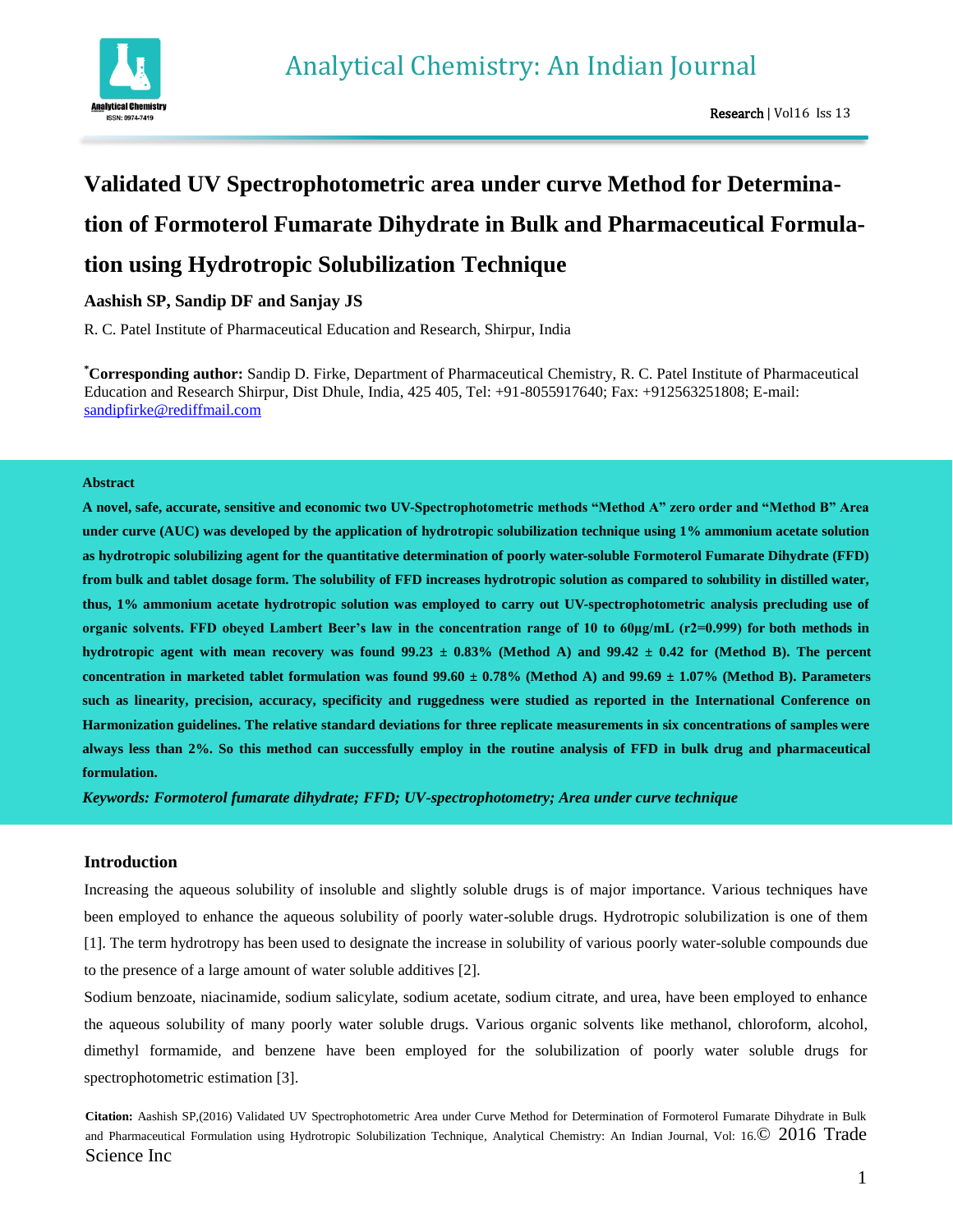Drawbacks of organic solvents include higher cost, toxicity, pollution, and error, in analysis due to volatility. The primary objective of this study was to employ hydrotropic solubilizing agents, sodium citrate and urea to preclude the use of organic solvents.

Formoterol Fumarate Dihydrate (FFD), N [2 hydroxy 5 (1 hydroxy 2 {[1 (4 methoxyphenyl) propan 2 yl]amino}ethyl)pheny l]formamide (Figure 1) is a long-acting β2-selective adrenoceptor agonist, used as Bronchodilator and also used in Chronic Obstructive Pulmonary Disease (COPD). It acts as stimulator for the β2 adrenergic receptors in bronchial smooth muscle [4,5].



**Figure 1:** Structure of FFD (Formoterol Fumarate Dihydrate).

Literature survey revealed LC-MS [6] method for quantitation of FFD in human urine, Assay of Formoterol by HPLC [7] and spectrophotometric method by formation of colour chromogens of FFD has also studied for the estimation of FFD in pharmaceutical formulation.

Many analytical methods such as RP-HPLC [8-11], UV- Spectrophotometry [12,13] have been reported for simultaneous determination of FFD in combination with Budossunide and Memontasone Furoate in Pharmaceutical formulation.

To our knowledge, no simple and economic UV- Spectrophotometry methods were established in literature for the estimation of FFD in bulk and in tablet dosage form.

Therefore, the aim of the present work is to establish simple, accurate, precise, rapid and economic UV – Spectrophotometric (Zero order and AUC) methods for determination of FFD in Pharmaceutical dosage forms. Further to validate the developed analytical methods as per International conference on Harmonization (ICH) guidelines.

#### **Selection of solvent**

Solubility of Formoterol Fumarate Dihydrate (FFD) was checked in different solvents according to literature survey and the solubility were improved in water by using 1% Ammonium acetate solution was selected as solvent.

#### **Preparation of stock standard solutions of FFD**

Stock standard solution of FFD was prepared by dissolving 10mg drug into 100mL of 1% Ammonium acetate solution to obtain concentration 100 µg/mL.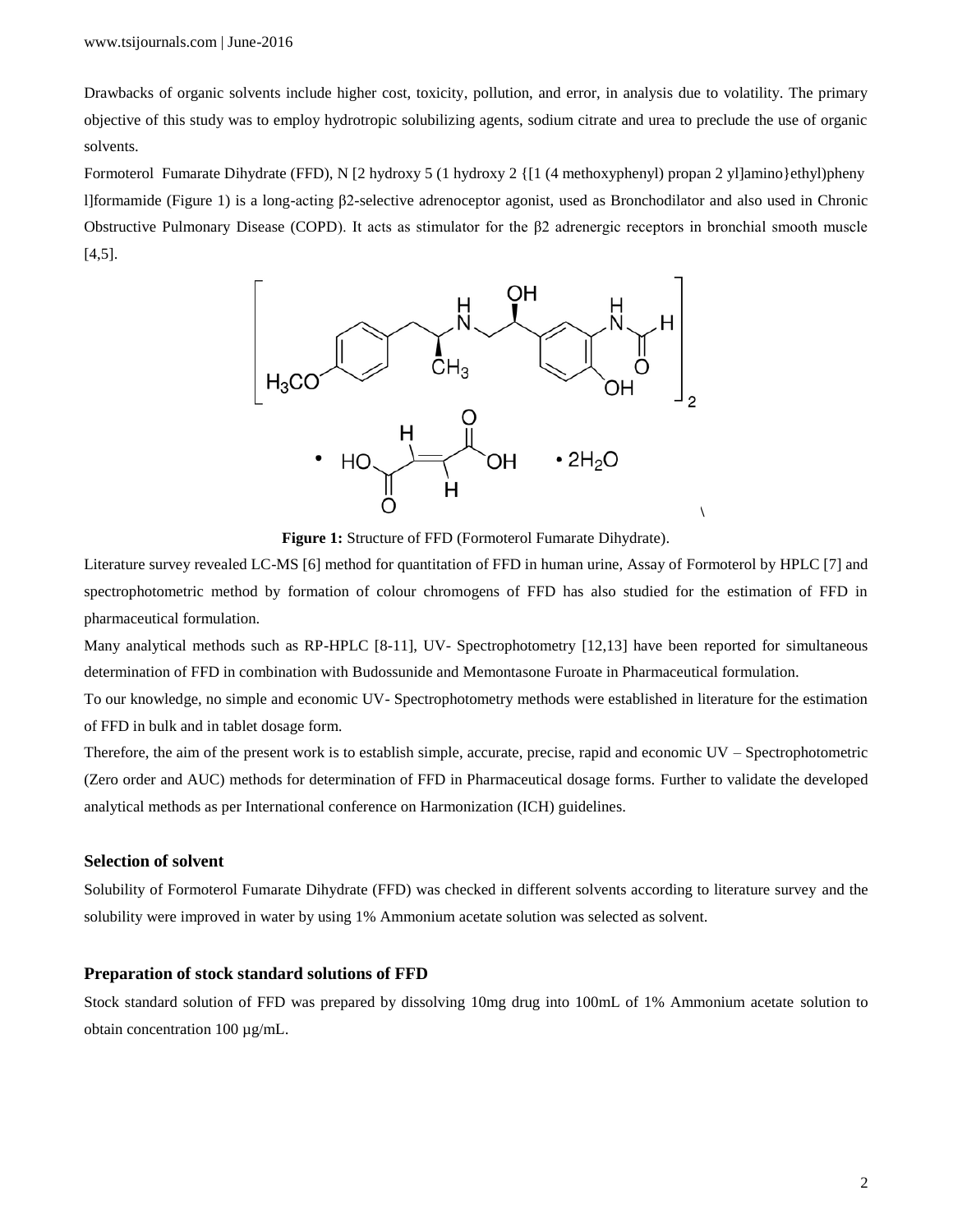## **Linearity study**

From the stock standard solution, an appropriate volume in the range of 1-6 mL were transferred into a series of 10 mL volumetric and volume was made up to mark using 1% Ammonium acetate solution to obtain concentrations in the range of 10-60 μg/mL. The solutions were scanned on a spectrophotometer in the range of 400–200 nm. For "Method A" absorbance in zero order spectrum was determined at 281 nm (**Figure 2)** and for "Method B" AUC in zero order spectrum was selected in range of 265.20- 295.20 nm (**Figure 3**).





absorbance at 281.00 nm. range 265.20-295.20 nm.



## **Analysis of bulk material**

Accurately weighed quantities 10 mg FFD were taken in 100 mL of volumetric flask and dissolved in 50mL 1% ammonium acetate solution by vigorous shaking. The volume was made up to the mark by same solvent. The aliquot portions of this stock solution were further diluted with solvent to get final concentration of about 40µg/mL FFD and the AUC was measured at selected wavelengths and results are reported in Table 1.

| <b>Method</b> | Amount Taken (µg/mL) | <b>%Amount found</b> | $%$ RSD<br>$(n=6)$ |
|---------------|----------------------|----------------------|--------------------|
| A             | 40                   | 99.94                | 0.65               |
| B             | 40                   | 99.95                | 1.04               |

## **Table 1:** Analysis bulk Material

## **Analysis of marketed formulation**

Average weight of twenty capsules were taken, and capsules shell was separated transferred to a clean dry mortar, and grounded into a fine powder using a pestle .An amount of powder equivalent to 10mg FFD was transferred into 100 mL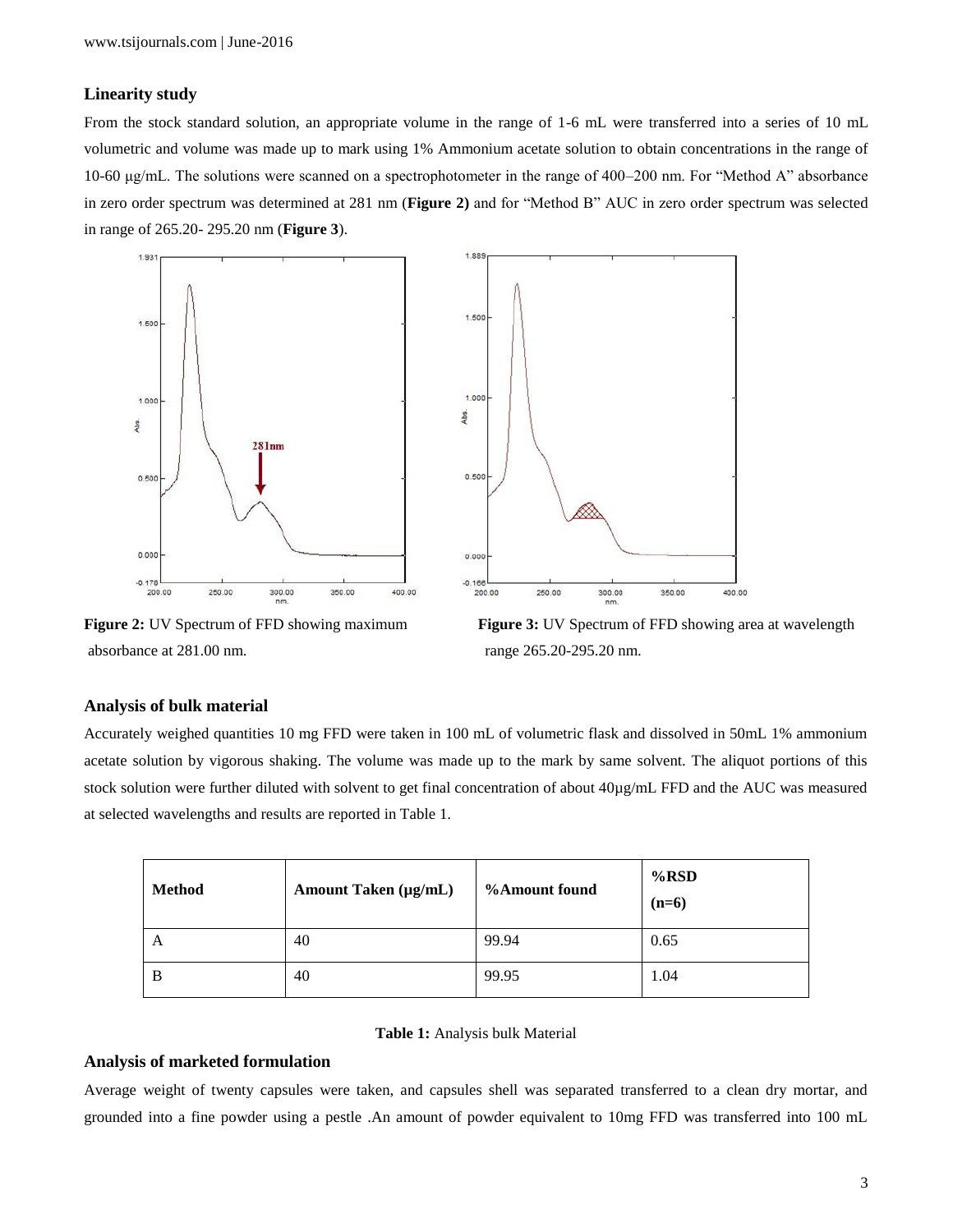volumetric flask containing 35 mL of 1% Ammonium acetate solution and, sonicated for 20 min, and solution was diluted to volume with same solvent. The resulting solution was filtered through Whatmann filter paper no. 41. An appropriate volume of sample was taken and diluted with water to get the final concentration of 4.0  $\mu$ g/mL. The responses measured and concentrations in the sample were determined from respective linearity equations Table 2.

| <b>Method</b> | Amount Taken $(\mu g/mL)$ | %Amount found | $%$ RSD<br>$(n=6)$ |
|---------------|---------------------------|---------------|--------------------|
| A             | 40                        | 99.60         | 0.78               |
| B             | 40                        | 99.69         | 1.07               |

**Table 2:** Analysis of marketed Formulation**.**

## **Validation of the proposed methods**

The proposed methods are validated according to International Conference on Harmonization (ICH) guidelines.

## Accuracy

To the pre analyzed sample solutions, a known amount of drug standard solution was added different levels i.e. 80%, 100% and 120%. The solutions then were re-analyzed by proposed method [13-15]. For both methods (Method A and B) to the preanalyzed sample solution, a known amount of drug standard was added and re-analzyed by proposed respective UV Spectrometry analytical methods in Table 3.

| <b>Methods</b> | % level        | % Recovery | $%$ RSD |
|----------------|----------------|------------|---------|
|                |                | $[n=3]$    | $[n=3]$ |
| A              | $\overline{0}$ | 100.09     | 0.43    |
|                | 80             | 99.05      | 0.87    |
|                | 100            | 99.24      | 0.69    |
|                | 120            | 99.41      | 0.94    |
| $\, {\bf B}$   | $\overline{0}$ | 100.12     | 0.58    |
|                | 80             | 98.87      | 0.37    |
|                | 100            | 99.54      | 0.41    |
|                | 120            | 99.85      | 0.47    |

n- number of determinations at each level

**Table 3:** Accuracy Studies.

# **Repeatability**

Repeatability was determined by analyzing FFD (40μg/mL) for six times and the results are reported in Table 4.

| <b>Method</b> | <b>Amount Taken</b><br>$(\mu g/mL)$ | <b>Amount Found</b> | $+$ SD | $%$ RSD |
|---------------|-------------------------------------|---------------------|--------|---------|
| $\mathbf{L}$  | 40                                  | 40.11               | 0.30   | 0.74    |
|               | 40                                  | 40.24               | 0.14   | 0.35    |

**Table 4:** Repeatability.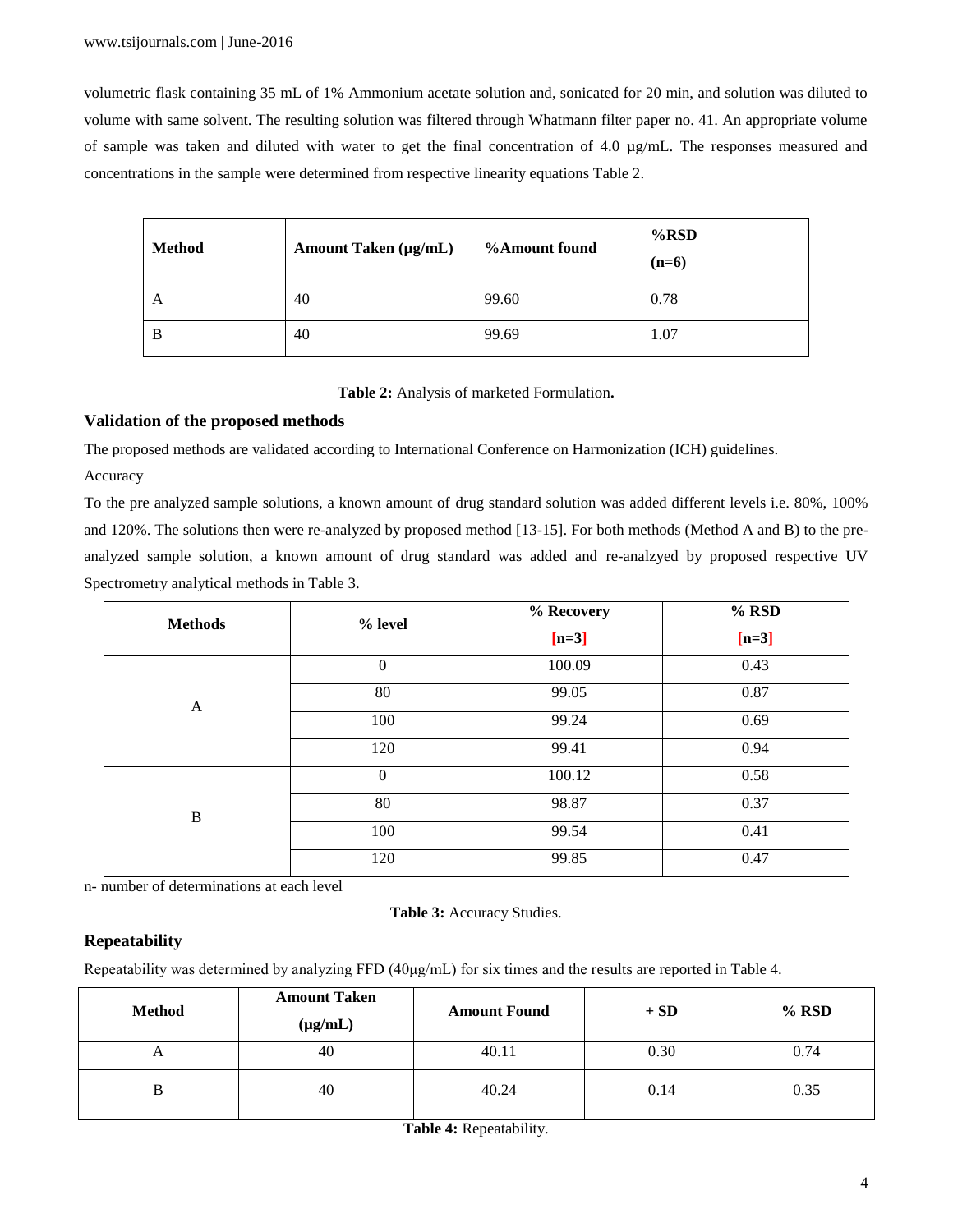# **Precision**

The intra-day and inter-day precisions of the UV- Spectrophotometry analyses were evaluated using linear regression data for the calibration curves; analyzing FFD repeatedly at concentrations of 30, 40 and 50 µg/mL for UV- Spectrophotometry determinations (Table 5).

| <b>Methods</b> | <b>Concentrations</b> | Intra-day          | Inter-day          |
|----------------|-----------------------|--------------------|--------------------|
|                | $(\mu g/mL)$          | $(% \mathbf{RSD})$ | $(% \mathbf{RSD})$ |
|                |                       | $[n=3]$            | $[n=3]$            |
|                | 30                    | 1.85               | 0.71               |
| A              | 40                    | 0.74               | 0.84               |
|                | 50                    | 0.59               | 1.47               |
|                | 30                    | 0.31               | 1.00               |
| B              | 40                    | 0.69               | 0.77               |
|                | 50                    | 0.41               | 0.45               |



# **Ruggedness**

Ruggedness of the proposed method is determined by analysis of aliquots from homogenous slot by two analyst using same operational and environmental conditions.

# **Sensitivity**

Sensitivity of the proposed method was estimated in terms of limit of detection (LOD) and limit of quantitation (LOQ). The LOD and LOQ were calculated by the use of the equation LOD=3.3 \* ASD/SD and LOQ=10 \* ASD/SD; where, 'ASD' is Average standard deviation of the peak area areas of the drug  $(n=3)$ , taken as a measure of noise, and 'SD' is the slope of the corresponding calibration curve. The procedure was repeated in triplicate and the results are reported in Table 6.

| <b>Parameters</b>            | <b>Method A</b> | <b>Method B</b> |
|------------------------------|-----------------|-----------------|
| Linearity range $(\mu g/mL)$ | $10-60$         | $10-60$         |
| Slope                        | 0.011           | 0.060           |
| Intercept                    | 0.002           | 0.014           |
| Correlation coefficient(r2)  | 0.999           | 0.999           |
| $LOD(\mu g)$                 | 1.38            | 1.28            |
| $LOQ (\mu g)$                | 3.17            | 3.87            |

**Table 6:** Optical characteristics and linearity data of FFD.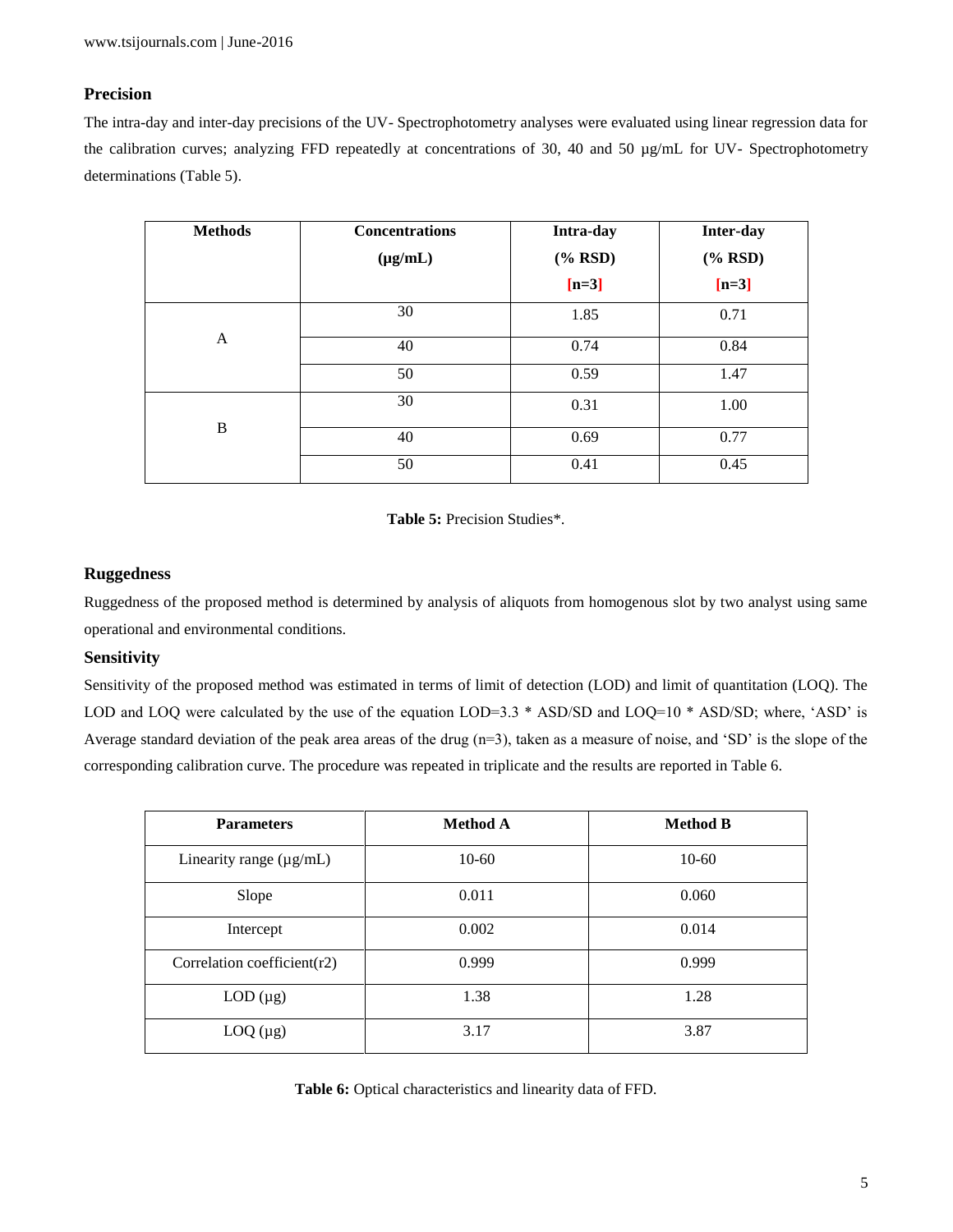#### **Conclusion**

An attempt was made to develop a novel, safe, accurate, sensitive and economic UV-Spectrophotometric methods by the application of hydrotropic solubilization technique using 1% ammonium acetate solution as hydrotropic solubilizing agent for the quantitative determination of poorly water-soluble Formoterol Fumarate Dihydrate (FFD) from bulk and tablet dosage form. FFD obeyed Lambert Beer's law in the concentration range of 10 to 60  $\mu$ g/mL (r2=0.999) in hydrotropic agent with mean recovery was found 99.23  $\pm$  0.83% (Method A) and 99.42  $\pm$  0.42 for (Method B). The percent concentration in marketed tablet formulation.

#### **References**

1. Maheshwari RK (2007) Novel spectrophotometric estimation of furosemide using hydrotropic solubilization phenomenon, Ind J Pharm Sci 69: 822-824.

2. Bogdanova SV (1998) Aspects of the interaction between indomethacin and nicotinamide in solid Dispersions, Intl J Pharm 63: 1-10.

3. Mohanachandran PS (2010) Enhancement of Solubility and Dissolution Rate: An Overview. IJCP 1: 1-8.

4. O'Neil MJ (2006) Merck Index: An Encyclopedia of Chemicals, Drugs, and Biologicals, 14th ed. Merck & Co., Inc., Rathway, New Jersey 728.

5. Indian Pharmacopoeia Commission. Indian Pharmacopoeia, vol. 2, 6th ed. Ministry of Health and Family Welfare, Government of India, Ghaziabad, India, 1386.

6. Youxuan Xu. Genye He, Jianghai Lu, Xiaobing Wang, Yun Wu, et.al. (2013) An Improved Liquid Chromatography– Tandem Mass Spectrometric Method to Quantify Formoterol in Human Urine. Journal of Chromatographic Science Advance 12: 1-4.

7. Appala Raju (2010) A High Performance Liquid Chomatographic Assay for Formoterol in Bulk Drug and its Pharmaceuti cal Dosage Forms ijbar 2: 118-24.

8. Pai N, Patil SS (2013) Development and validation of RP-HPLC method for estimation of Formoterol fumarate and budesonide in pressurised meter dose inhaler form. Der Pharmacia Sinica 4: 15-25.

9. Ahmed S, Jayakar B, Aleem MA (2011) Development of Reverse Phase High Performance Liquid Chromatography Method and its Validation for Estimation of Formoterol Fumarate Rota Caps. IJPSR, 2: 319-24.

10. Srinivasarao K, Gorule V, Venkata RC, Venkata KA (2012) Validated Method Development for Estimation of Formoterol Fumarate and Mometasone Furoate in Metered Dose Inhalation Form by High Performance Liquid Chromatography. J Anal Bioanal Techniques 3: 1-4.

11. Kale NR, Pingle AP, Mirza JA, Dhongade GN (2014) Development and Validation of Stability-Indicating RP-HPLC Method for Simultaneous Estimation of Formoterol Fumarate and Budesonide in Metered Dose Inhaler Formulation WJPR 3: 1386-99.

12. Gurjar, Neema M, Seth AK, Zanwar Aarti, et al. (2012) Development of First Derivative Spectroscopy Method for Estimation of Budesonide and Formeterol in Combined Dosage Form. Int J Pharm sci 3: 82-92.

13. Prasad AVSS (2006) Simultaneous Spectrophotometric Determination of Formoterol Fumarate and Budesonide in their Combined Dosage Form. Indian Journal of Chemical Technology 13: 81-83.